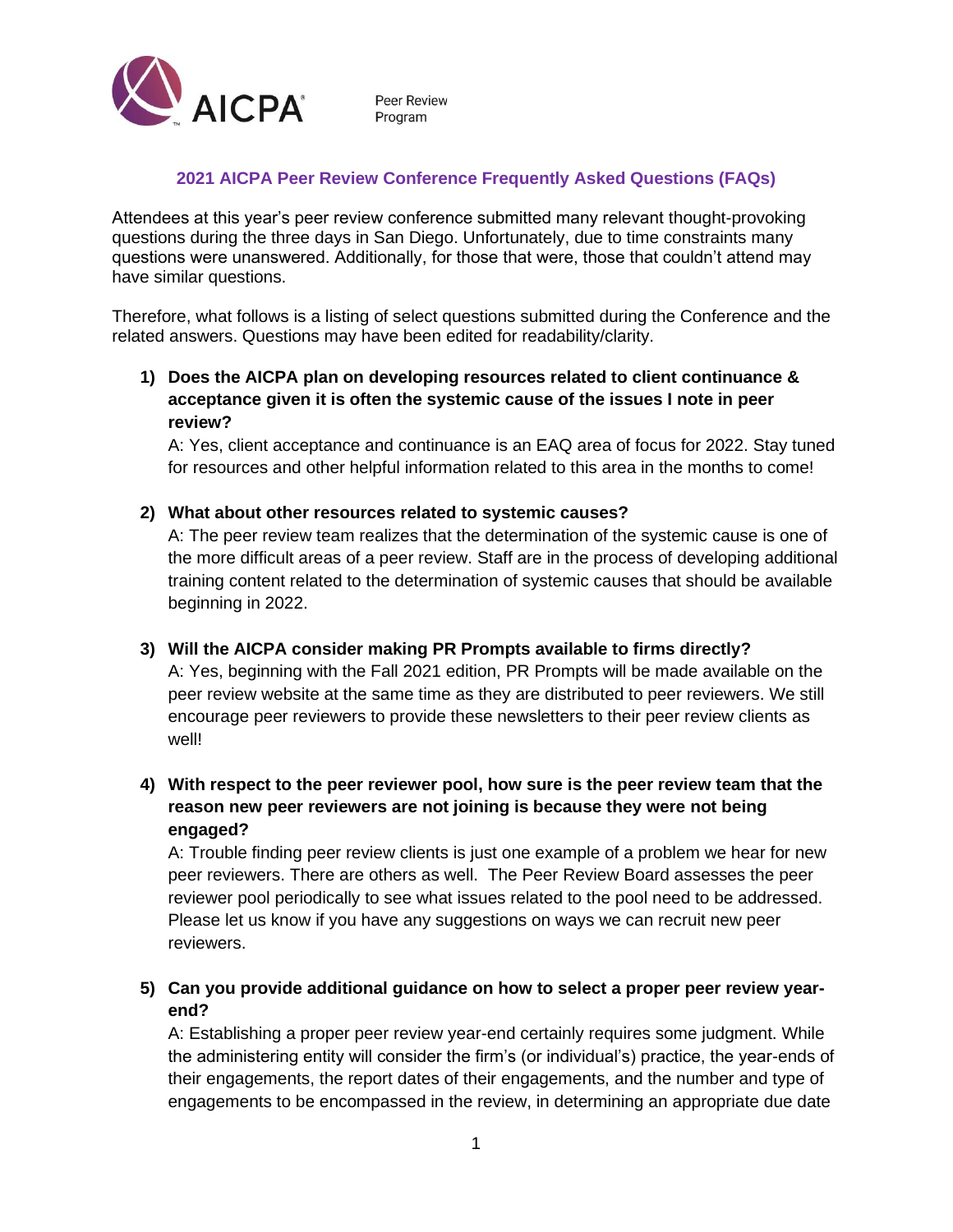(with the year-end typically being six months prior), if the firm's practice changes significantly, it may be necessary for the firm to request a change in year-end. For example, if not many of the firm's engagements are complete by the firm's due date, a change in year-end may be necessary.

**6) The firm's current year-end engagement is not yet complete due to a new standard that went into effect. Do I have to select the firm's prior year engagement?**

A: Not necessarily. While peer review guidance does allow for a peer reviewer to select a prior year engagement if the current year engagement is unavailable (Standards paragraph .58) However, if, based on your peer review risk assessment, you determine that the current year engagement subject to the new standards should be selected, you do have options. One of which is to request an extension with the administering entity, if the firm's engagement will be completed in the near term.

**7) Is there a list of non-conforming engagement examples in System Reviews similar to appendix E in PRPM Section 6200 for Engagement Reviews?**

A: Unfortunately no, but appendix E in PRPM Section 6200 can be used in a System Review as well to determine if an engagement is non-conforming (given SSARS engagements are also reviewed as part of System Review). There are other examples where an engagement is presumed to be non-conforming. First is a Single Audit engagement with a "No" answer within the 22,100 Part A-UG checklist. Another would be an Employee Benefit Plan engagement with a "No" answer to a bolded question within the 20,700 checklist. Another would be an audit engagement that does not comply with the risk assessment standards. Generally speaking, however, we recognize that not all situations are the same, and impress upon reviewers to use their professional judgment when concluding on whether an engagement is non-conforming. The questions at the end of each engagement checklist have been designed to help the reviewer come to this conclusion.

- **8) Could you have FFCs that have, say CPE or inadequate practice aids as the systemic cause, and a deficiency that has tone at the top as the systemic cause.** A: Absolutely, however, it would likely be as a result of a "No" answer (elevated to an MFC) identified in one of the quality control policies and procedures checklists (e.g. PRPM Section 4500). That "No" may be a result of other issues identified in the peer review, or the responses the peer reviewer received from firm leadership in response to those findings.
- **9) When you have a engagement performance related FFC, does that trigger an automatic monitoring finding?**

A: No, not automatic. However, the peer reviewer may need to determine if the firm's monitoring policies and procedures were not properly designed or not followed in order for the engagement performance issues to remain undetected.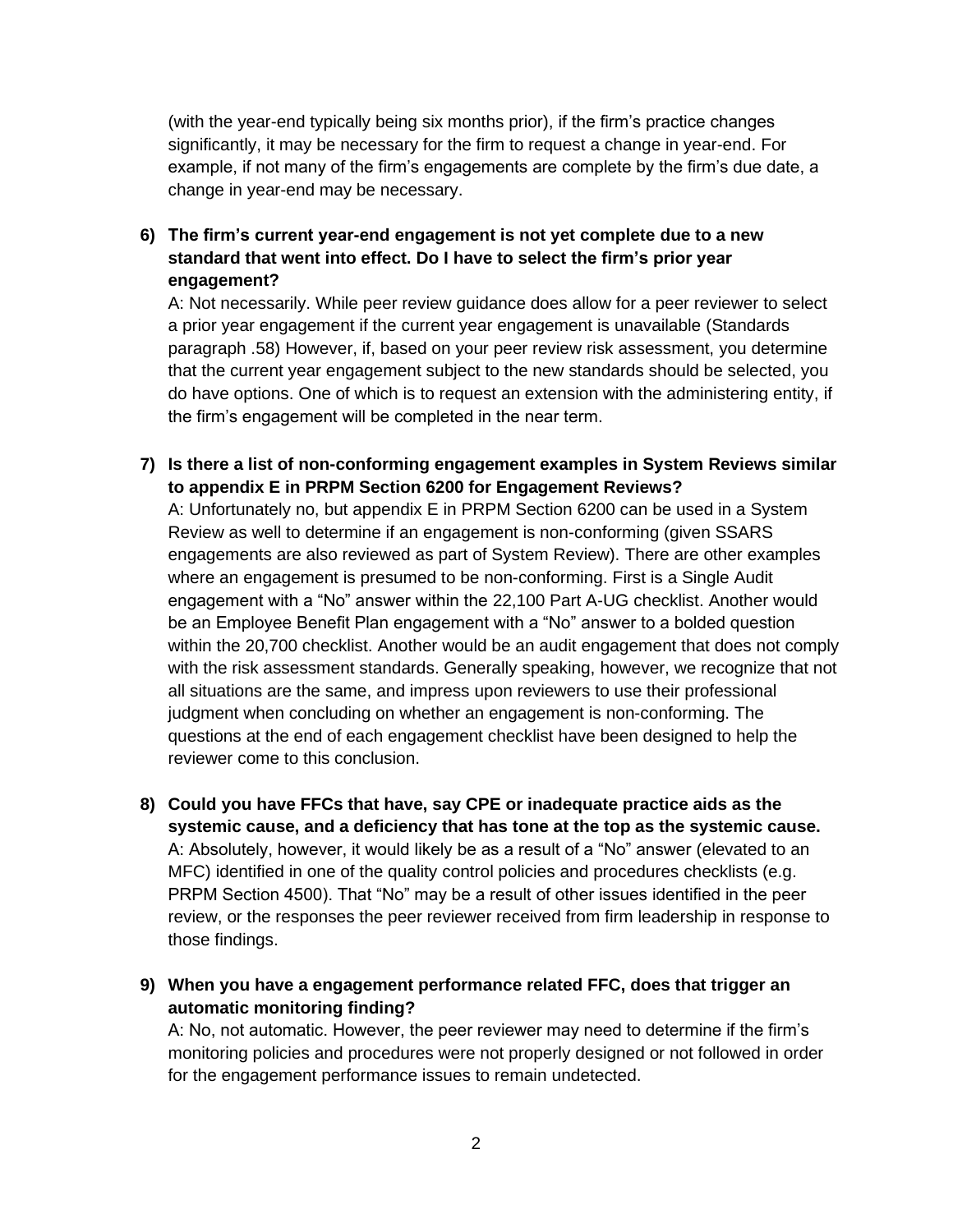**10) Is a surprise engagement selection in a system review completely optional in a remote review?**

A: Interpretation No. 61-2 states "the requirement to select a surprise engagement on a System Review performed at a location other than the reviewed firm's offices is not applicable."

**11) Is there consideration of having a "library" of systemic causes that the reviewer can use to improve consistency?**

A: Not at this moment, but reviewers are encouraged to review PRPM section 4,250 "Examples of Deficiencies and Case Studies on Writing Deficiencies" as each example deficiency included would contain an example of a systemic cause. As stated previously, Staff are working on additional training materials related to the determination of a systemic cause.

**12) Are there coverage expectations (e.g. percent of engagements or percent of engagement hours) when selecting engagements in a System Review?**

A: Not necessarily, but team captains are expected to test a reasonable cross section of the firm's engagements with a focus on high-risk engagements, in addition to significant risk areas where the possibility exists of engagements not being performed or reported on in conformity with applicable professional standards in all material respects. Team captains should document in the SRM how the selected engagements achieve that reasonable cross section. Selecting few engagements may prompt the technical reviewer or RAB to ask a team captain (absent sufficient documentation) how a reasonable cross section of engagements was achieved.

## **13) What factors do RABs use to decide between requiring a post issuance review as opposed to a pre-issuance review?**

A: Deciding between a post-issuance review and a pre-issuance review is often done on a case-by-case basis depending on the facts and circumstances of the peer review, including the recommendations of the peer reviewer, the timing of any potential engagements that could be used to complete the implementation plan or corrective action, etc. More information regarding corrective actions and implementation plans can be found in chapters 4 and 5 of the RAB Handbook (PRPM Section 3300).

## **14) How do firms find someone to perform a corrective action or implementation plan if peer reviewers won't do them because they don't want to be associated with a bad firm?**

A: Firms can certainly use the reviewer search functionality to find someone to perform corrective actions or implementation plans, or other QC related work. Peer reviewers are reminded that performing corrective actions, implementation plans or limited QC related work for another firm doesn't necessarily make you part of that firm's system of quality control.